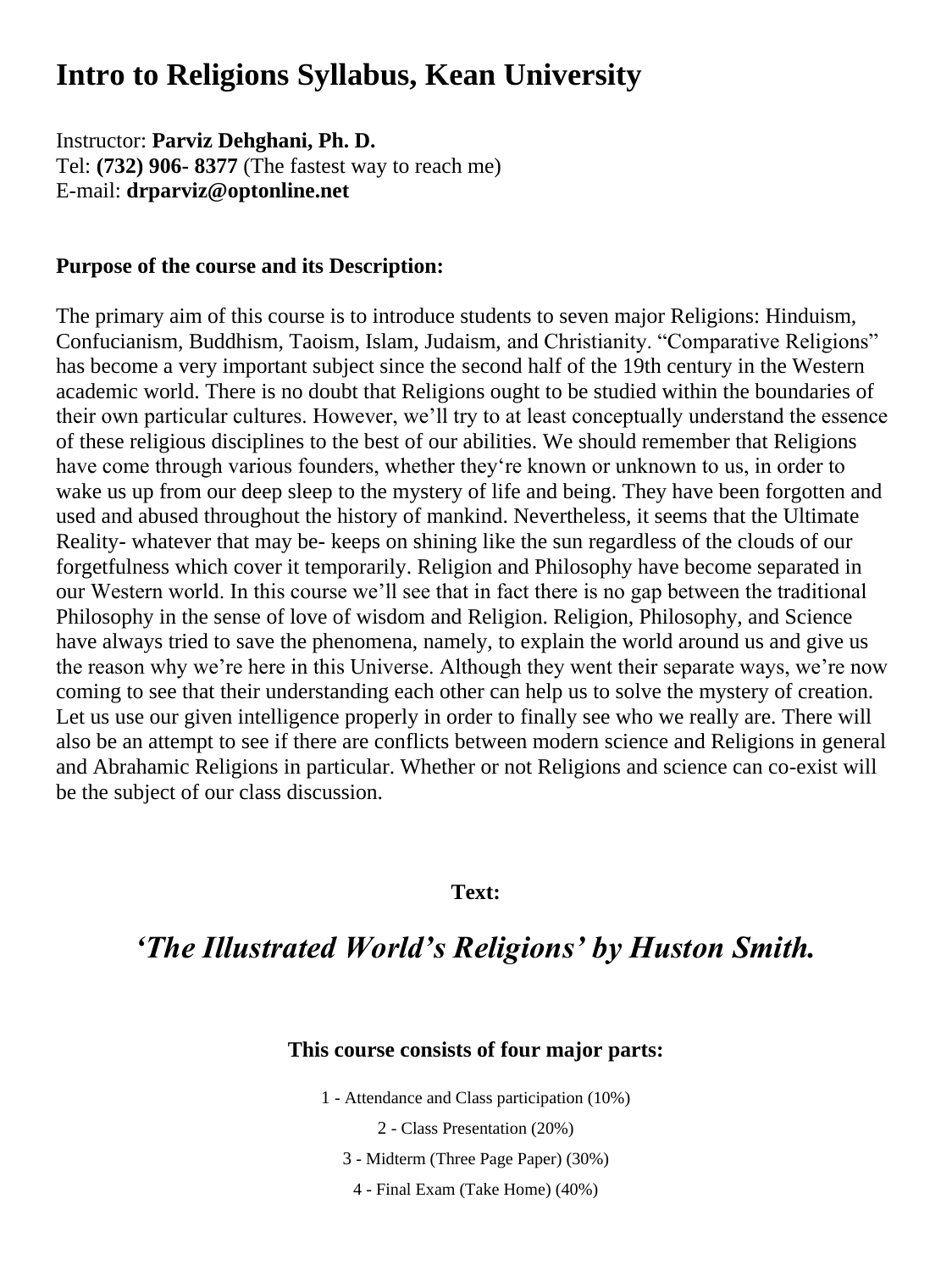### **1. PARTICIPATION/ATTENDANCE:**

#### A LETTER GRADE WILL BE DROPPED IF A STUDENT WHO IS IN A CLASS THAT MEETS THREE TIMES A WEEK MISSES 3 CLASSES OR MORE OR A STUDENT WHO IS IN A CLASS THAT MEETS ONCE A WEEK MISSES 2 CLASSES OR MORE. (ie. If you have an A you will get an A-). Those with legitimate documented reasons may discuss their concern if a situation occurs.

**ATTENDANCE POLICY** (http://www.kean.edu/~vpsa/handbook/10\_policies\_4\_ada.html)

Attendance is expected in all courses. Attendance will be a component of the grade of any course if so stated in the syllabus. Students are responsible for informing the instructor in advance or in a timely manner of the reasons for their absence. Instructors in consultation with their department chairs are expected to respect university practices and policies regarding what counts as an excused absence. Typically excused absences include illness, bereavement or religious observances. Serious tardiness may be dealt with at the discretion of the instructor.

Observance of a religious holiday is to be considered an excused absence from class for any student. If a student misses a scheduled examination or other announced assignment because of observance of a religious holiday, the student and instructor shall agree upon a mutually convenient time as an alternate date for completion of the assignment.

#### **2. CLASS PRESENTATION:**

Students get picked up at random for presentations and get graded in class. They can also be asked to give presentations for the second time around for which they will get either a positive sign or a negative one based on their performance. Students are expected to read and fully understand their assigned reading sections before coming to the class. They can either write their notes or type them as they wish. However, they are not to read from them. Copying the text and reading it in the class in not considered a presentation.

Having eye contact with everybody in the class is a 'must'. The presenter must consider the historical aspect of his or her topic as well as the depth of the material in order to earn a good grade.

Each day there are assigned readings (noted in the reading list given). In each class the student must print the chapter and the questions and be prepared to discuss the chapter and the questions in class.

Students will be picked randomly by the Professor. Remember attendance is mandatory, if you are not in class, I am not able to pick you up for presentation. Also, if you are picked and unprepared, you will be a given another chance to present, but points will be deducted.

### **3. MIDTERM:**

The Midterm paper is based on only one Religion as your general topic. This paper must have a cover page with the general topic in the middle upper section and the specific chapter you shall be using under it. On the bottom right, information about the course, students, and teacher should be provided. None of these should be repeated on the other pages. First page is called the research one where students explain and discuss their specific topics by paraphrasing, not copying the text or else they may fall into the trap of plagiarism. They need to read and understand the text and then write in their own words. They must give references to the book with page numbers either at the end of the passage used, within parentheses like, (smith, p. 75). No bibliography is needed what so ever unless students decide to use an additional source or sources to which the reference should be given accordingly. They must avoid using many quotations, for this is only one page. No small letters are allowed here. Double space is the way to. The next two pages are about students' own personal reflections and how they can relate their topics to their everyday life experiences. No reference is required here. Three full pages is the rule, so please avoid taking short cuts. Students must also not exceed the limits set before them in any page. NO INTERNET REFERENCES! Paper must be: Three pages (Not including the Cover Page), Times New Roman, Font Size 12 and Double Spaced. This paper must be printed out, stapled and handed to Professor Dehghani, in person and in class, on the due date noted above

#### **4. Final Examination (Take Home Exam):**

This is a take home exam with questions of my choosing that will be distributed in class. The Final Exam plays a major role in the students' final grade. No late exams will be accepted after the DUE DATE. No e-mailing of final exams is permitted.

Final Exam must include a Cover Page, be typed in Times New Roman Font Size 12 and Double Spaced. This paper must be printed out, stapled and handed to Professor Dehghani, in person and in class, on the due date noted